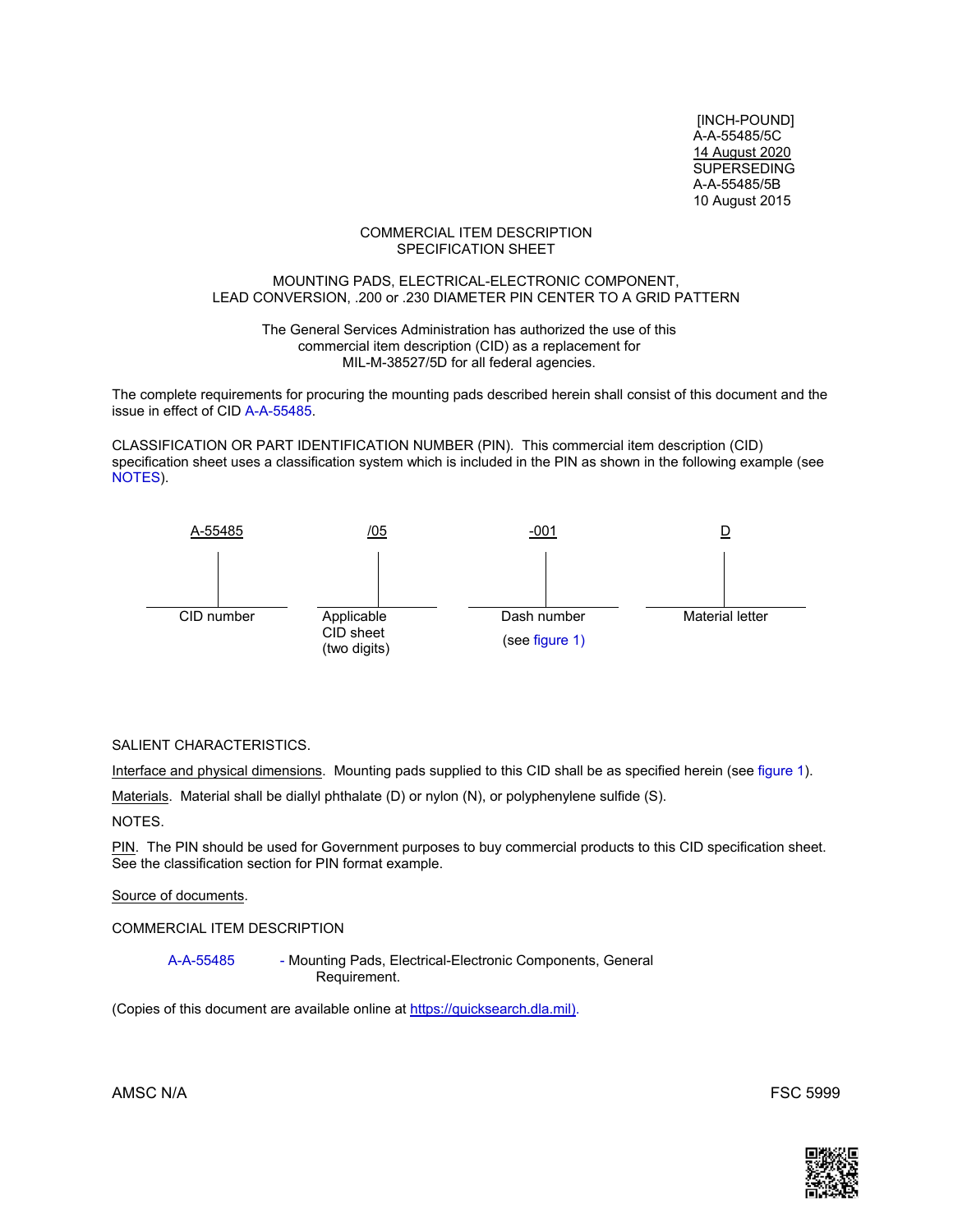<span id="page-1-0"></span>

| mm   |
|------|
| 0.13 |
| 0.25 |
| 0.64 |
| 0.76 |
| 0.89 |
| 1.40 |
| 1.65 |
| 1.70 |
| 2.36 |
| 2.54 |
| 3.05 |
| 3.35 |
| 3.68 |
| 6.35 |
| 9.40 |
|      |

FIGURE 1. Configurations and dimensions.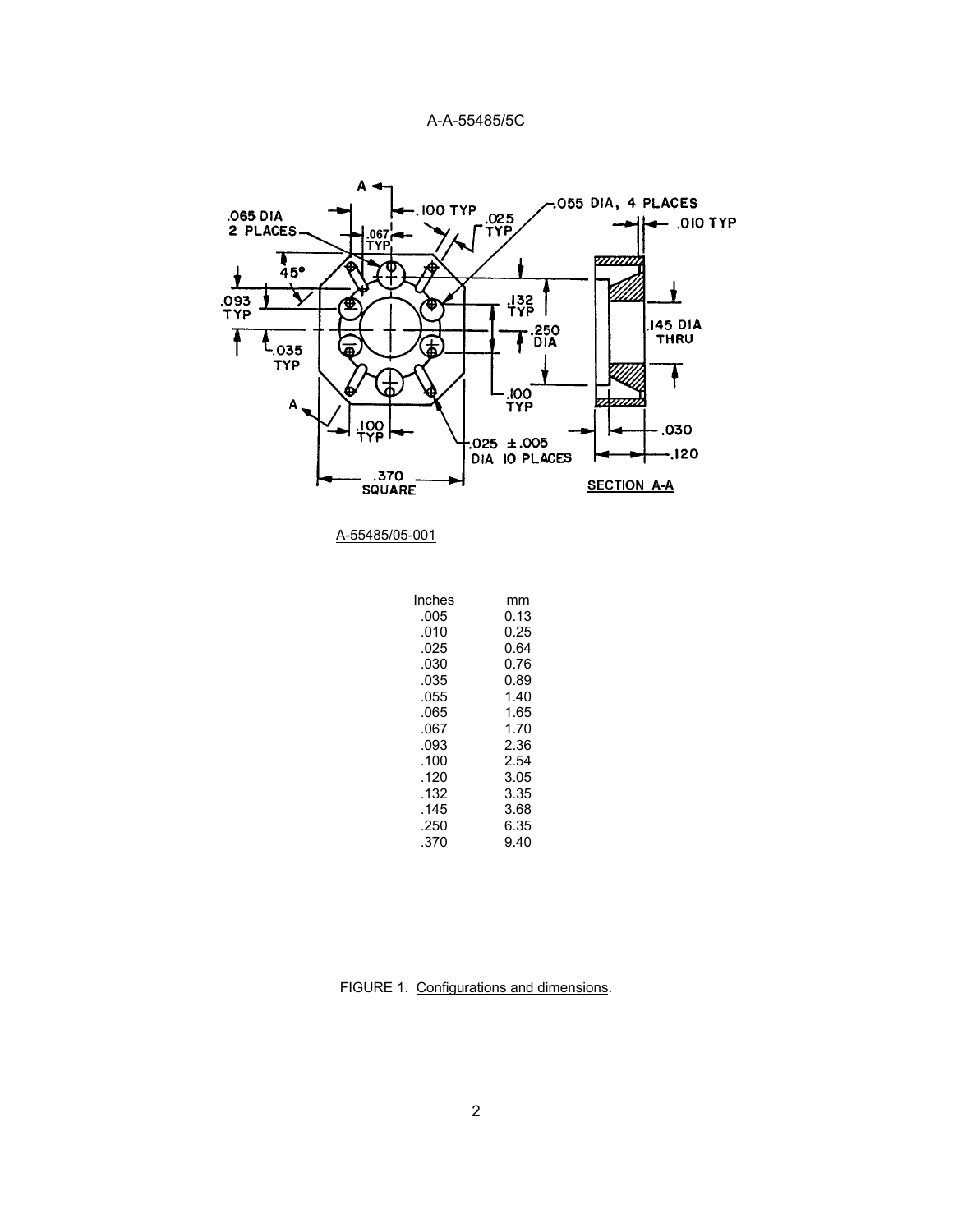

FIGURE 1. Configurations and dimensions - Continued.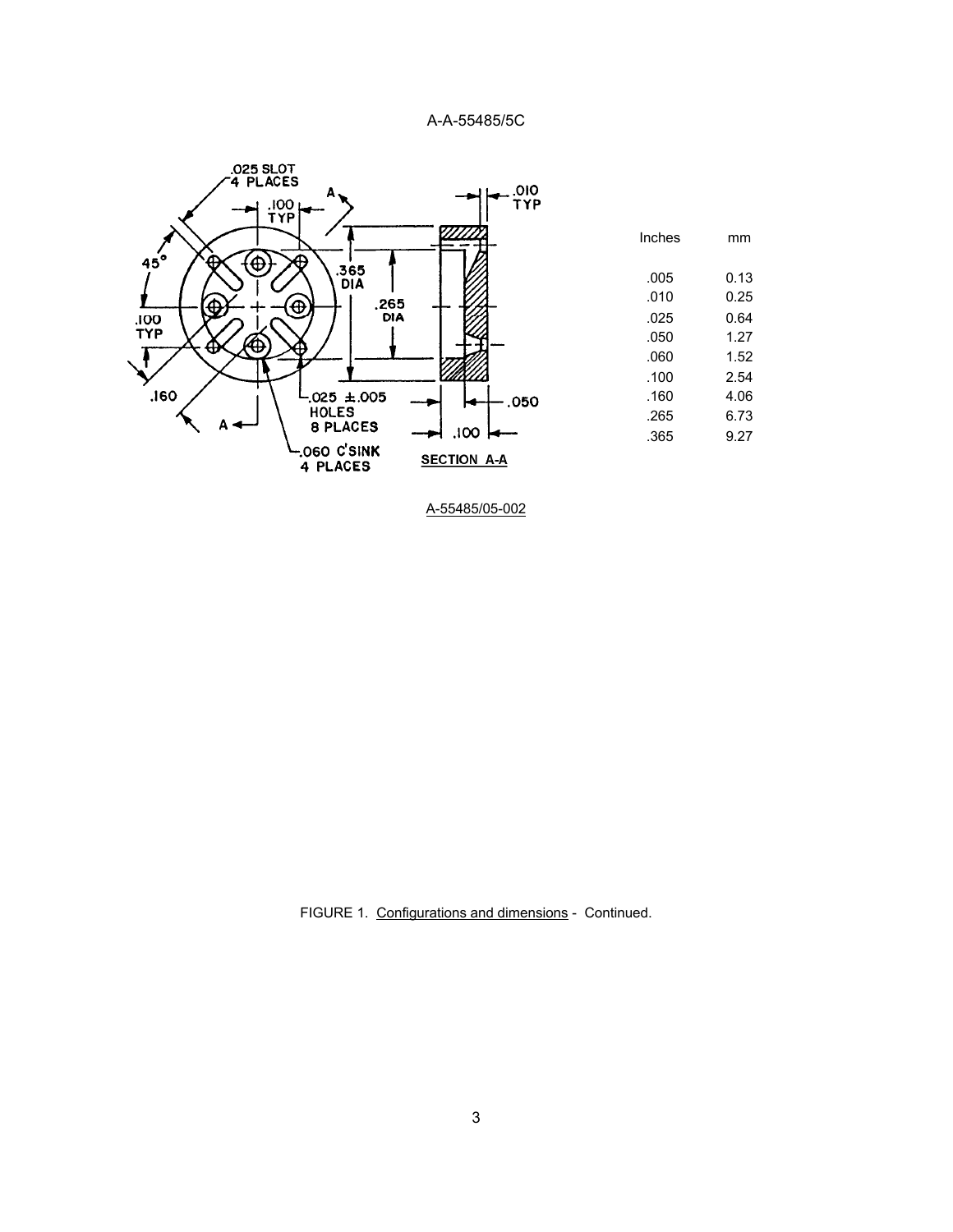

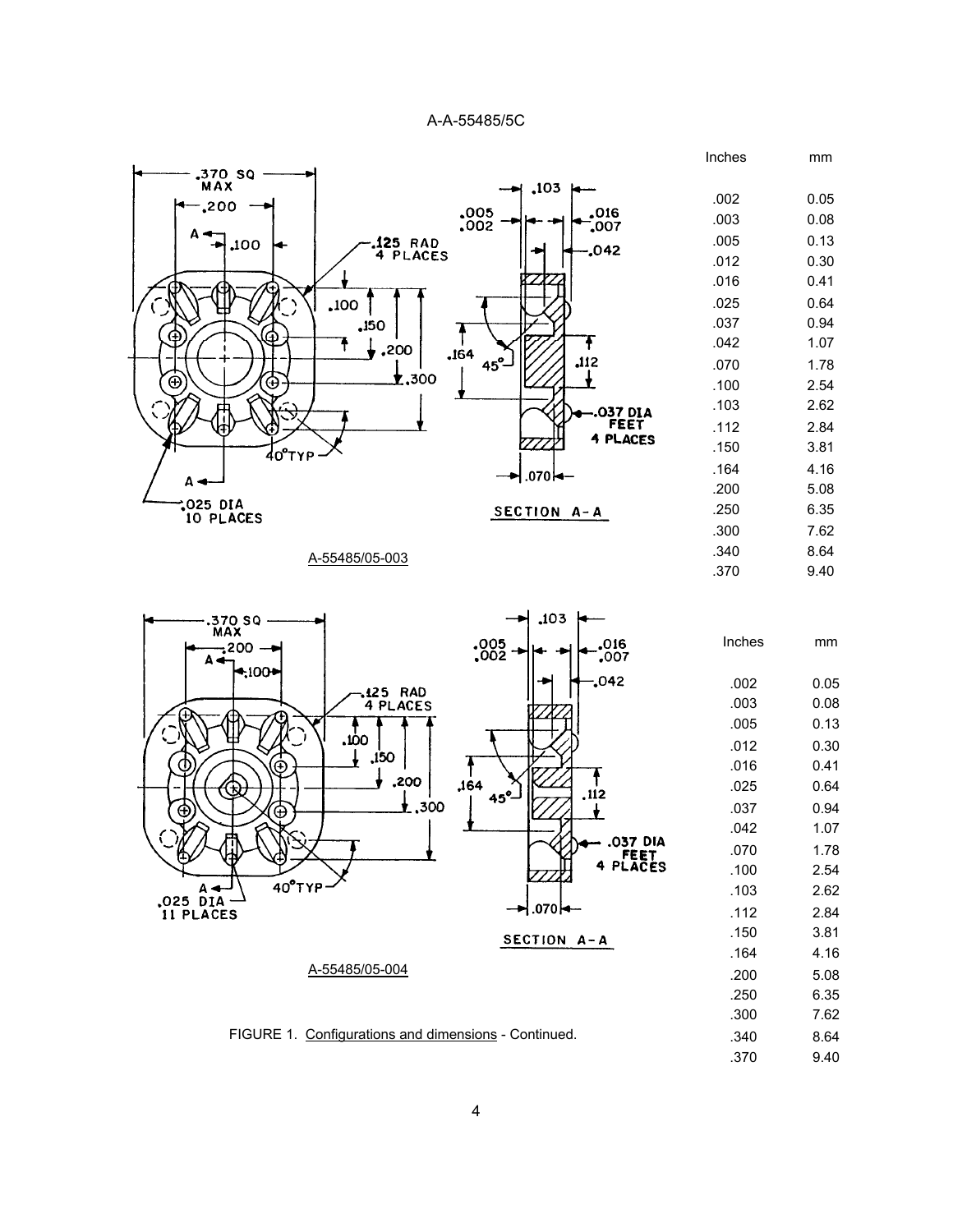

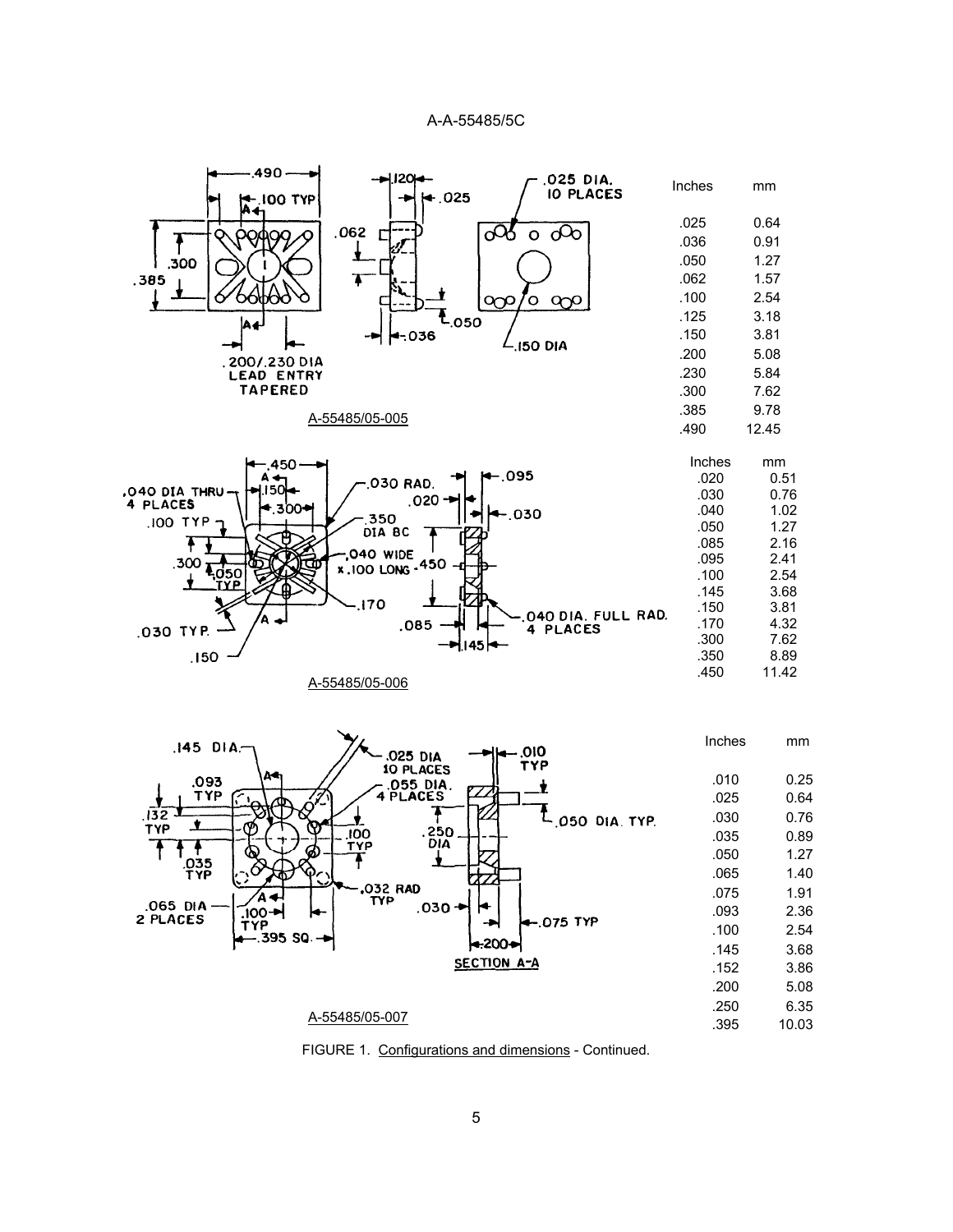



FIGURE 1. Configurations and dimensions - Continued.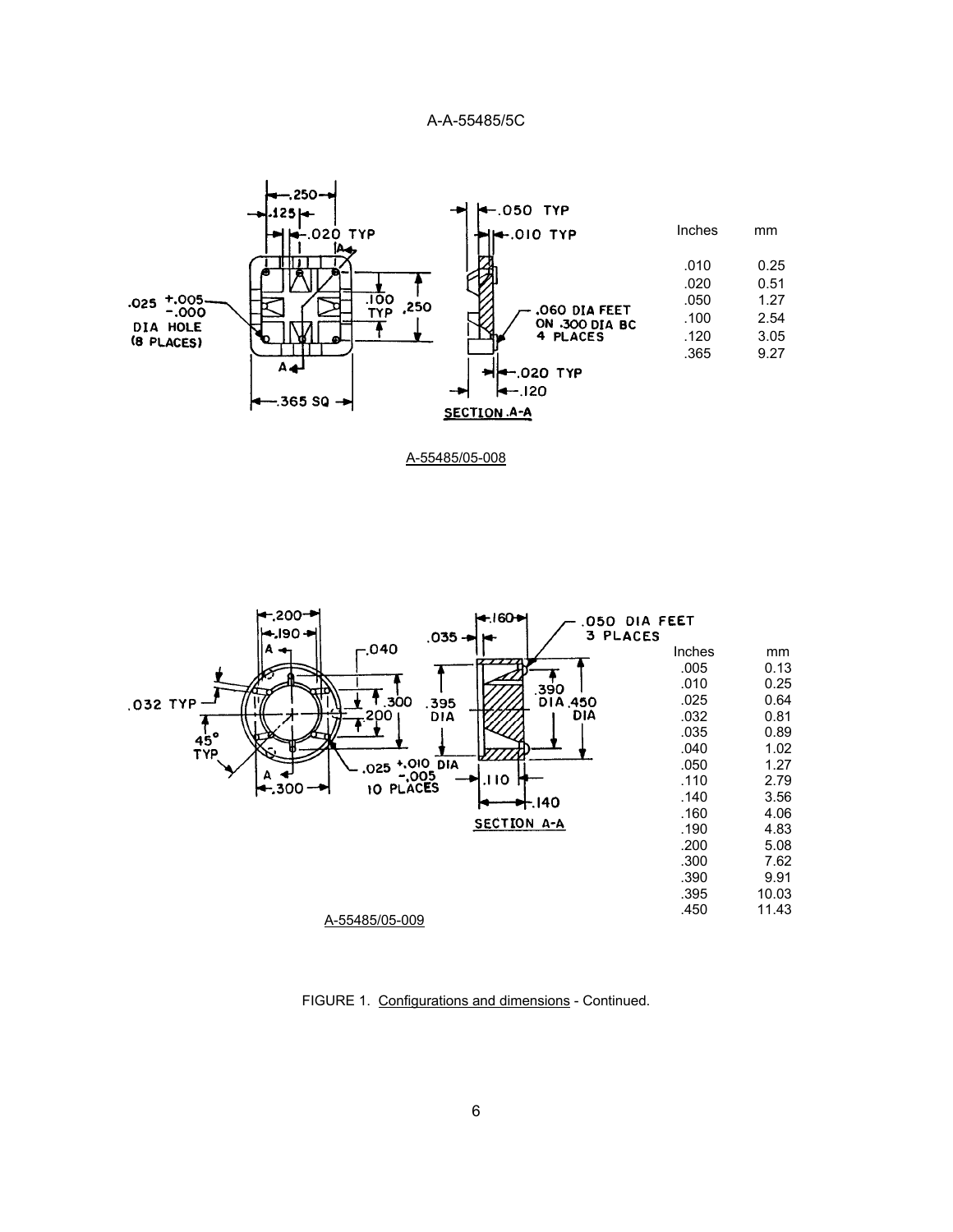

#### A-55485/05-010



FIGURE 1. Configurations and dimensions - Continued.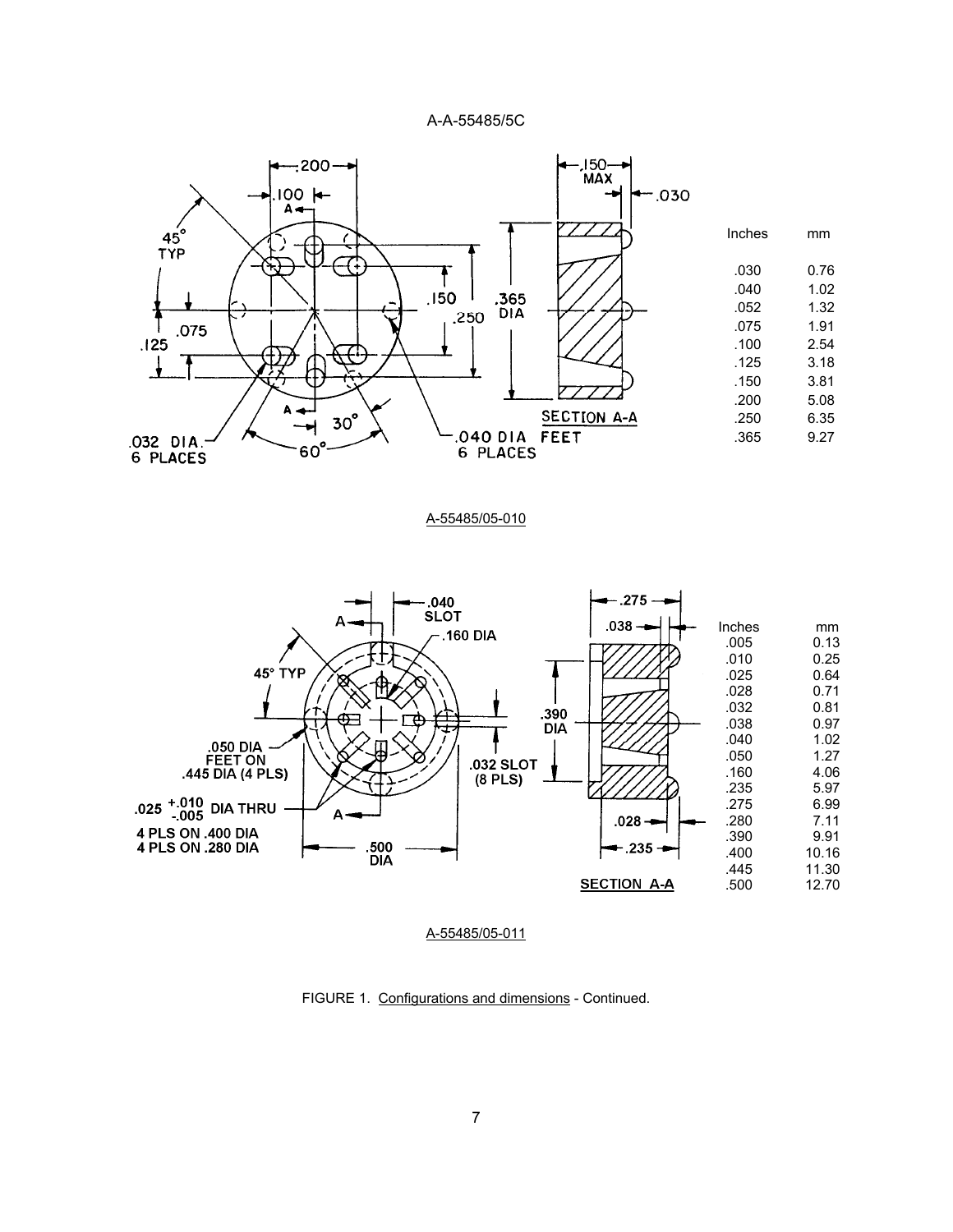

| Inches | mm   |
|--------|------|
| .020   | 0.51 |
| .028   | 0.71 |
| .030   | 0.76 |
| .040   | 1.02 |
| .090   | 2.29 |
| .100   | 2.54 |
| .125   | 3.18 |
| .156   | 3.96 |
| .178   | 4.52 |
| .200   | 5.08 |
| .250   | 6.35 |
| .300   | 7.62 |
| .390   | 9.91 |

FIGURE 1. Configurations and dimensions - Continued.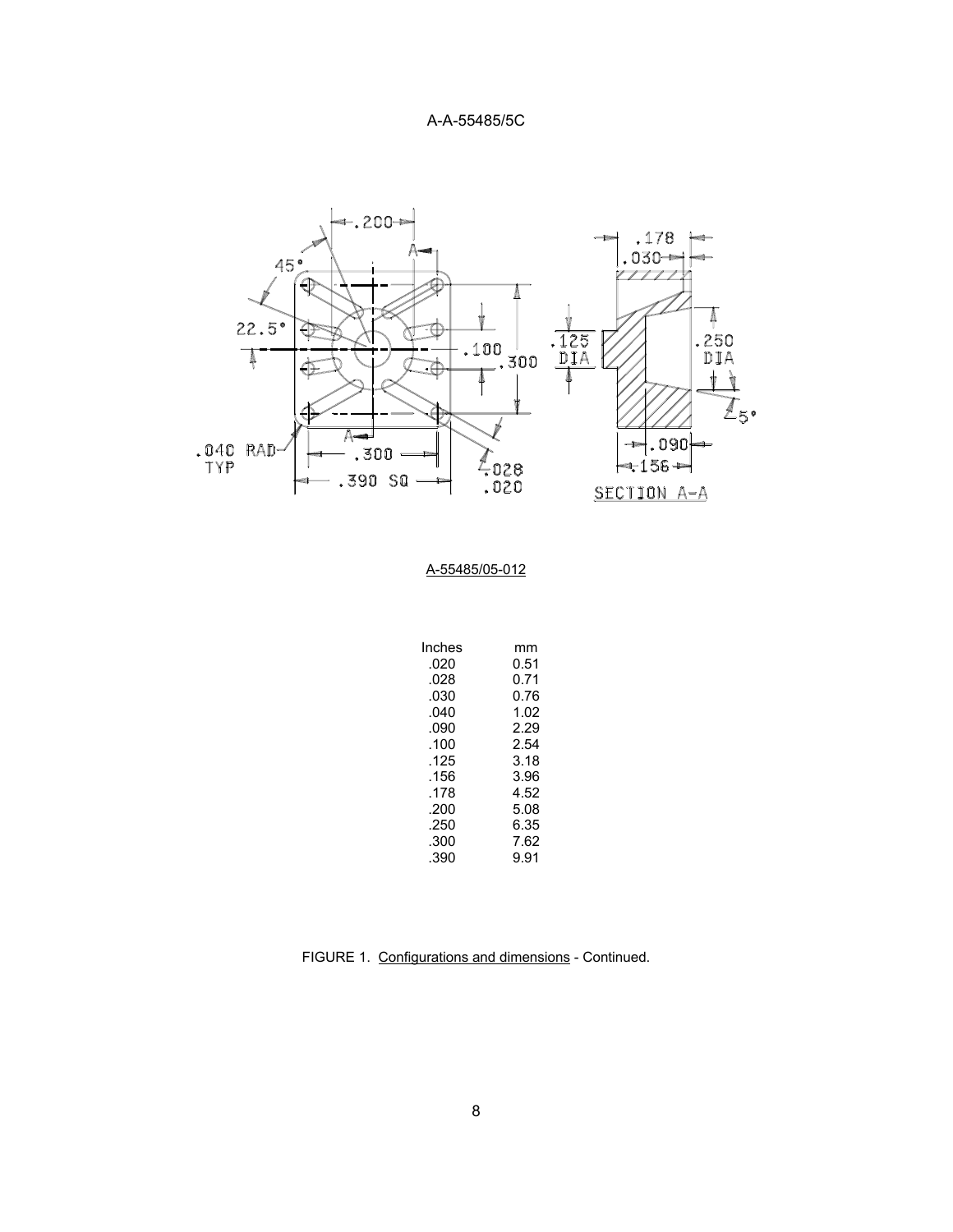

A-55485/05-013

FIGURE 1. Configurations and dimensions - Continued.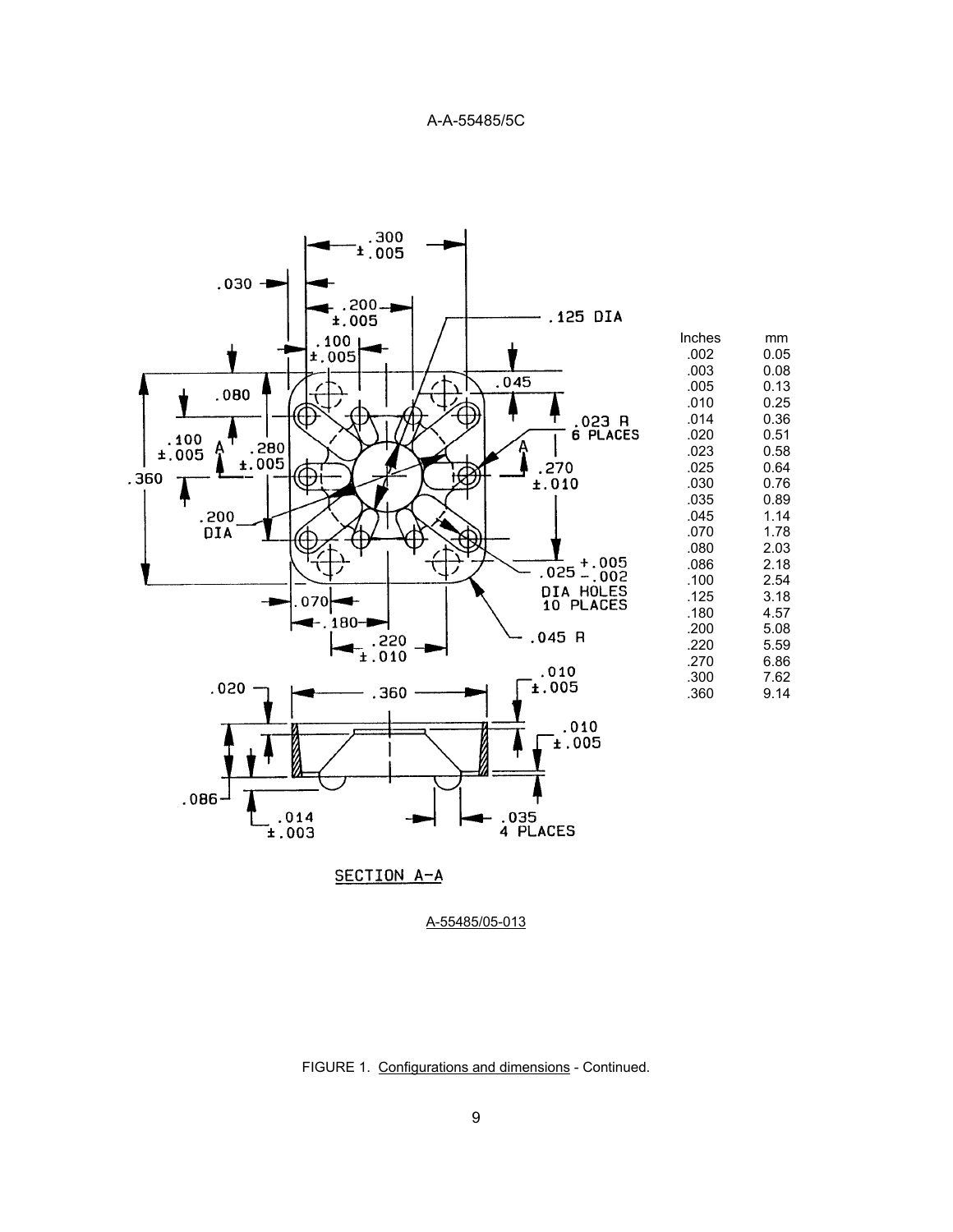

#### A-55485/05-014

#### NOTES:

- 1. Dimensions are in inches.
- 2. Metric equivalents are given for general information only.
- 3. Tolerance on height of pad shall be ±.015 (0.38 mm).
- 4. Unless otherwise specified, tolerances are  $\pm 010$  (0.25 mm) for decimals and  $\pm 1^{\circ}$  on angles. .010 (0.25 mm) radius is permissible on corners and edges. A 1° draft is permitted on sides.

FIGURE 1. Configurations and dimensions - Continued.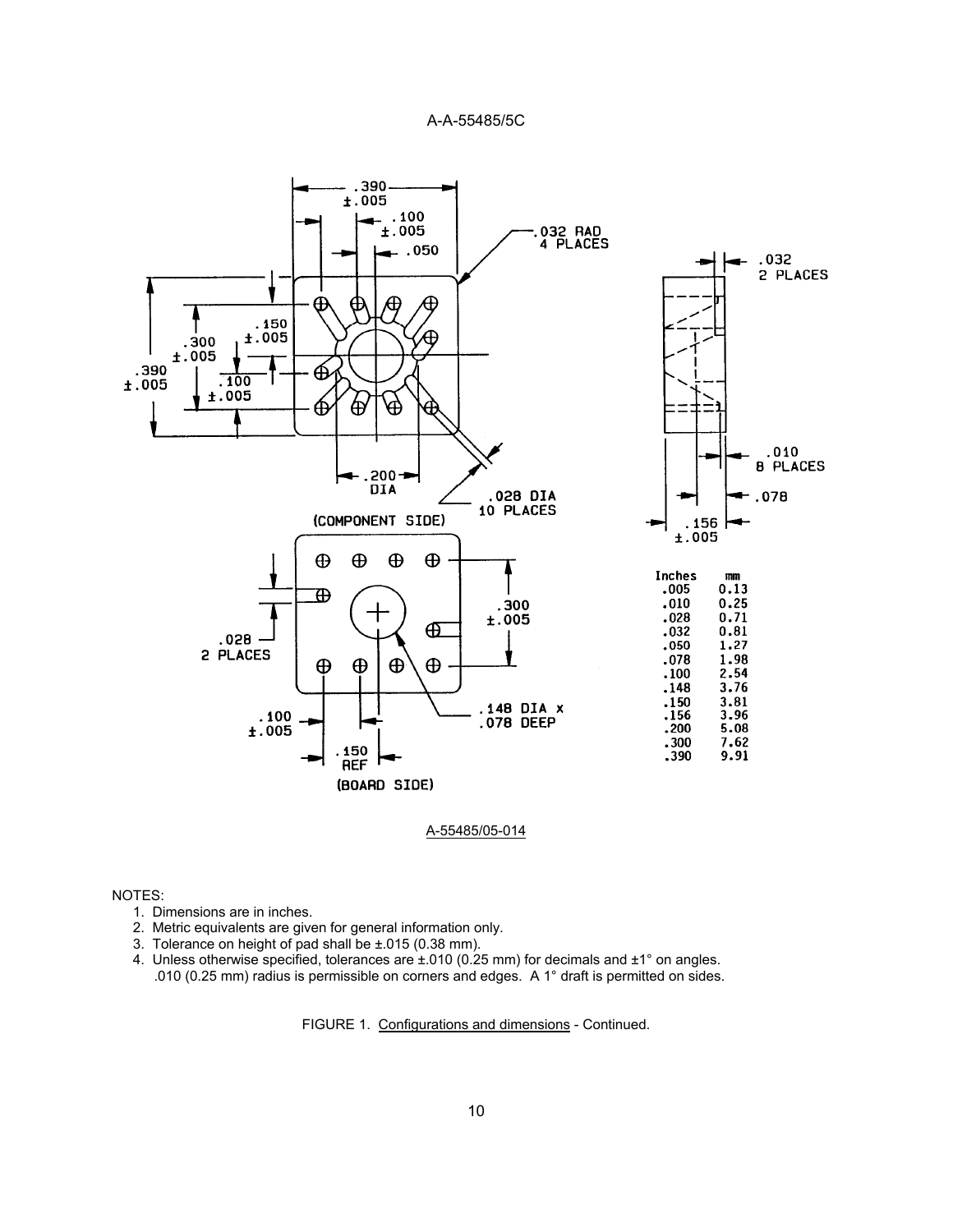Commercial products. As part of the market analysis and research effort, this CID was coordinated with the following manufacturers of commercial products. At the time of CID preparation and coordination, these manufacturers were known to have commercial products that would meet the requirements of this CID. (NOTE: This information should not be considered as a list of approved manufacturers or be used to restrict acquisition to only the manufacturers shown.)

#### MFR's CAGE MFR's name and address

- 0ZK84 Micro-Dimensional Products 199 W Spruce Street Norristown, PA 19401-3863 (610) 239-7940 <https://www.microdimensional.com>
- 21071 Globe Plastics, Inc. 13477 12th Street Chino, CA 91710-5206 (909) 464-1520 <https://www.globecomposites.com>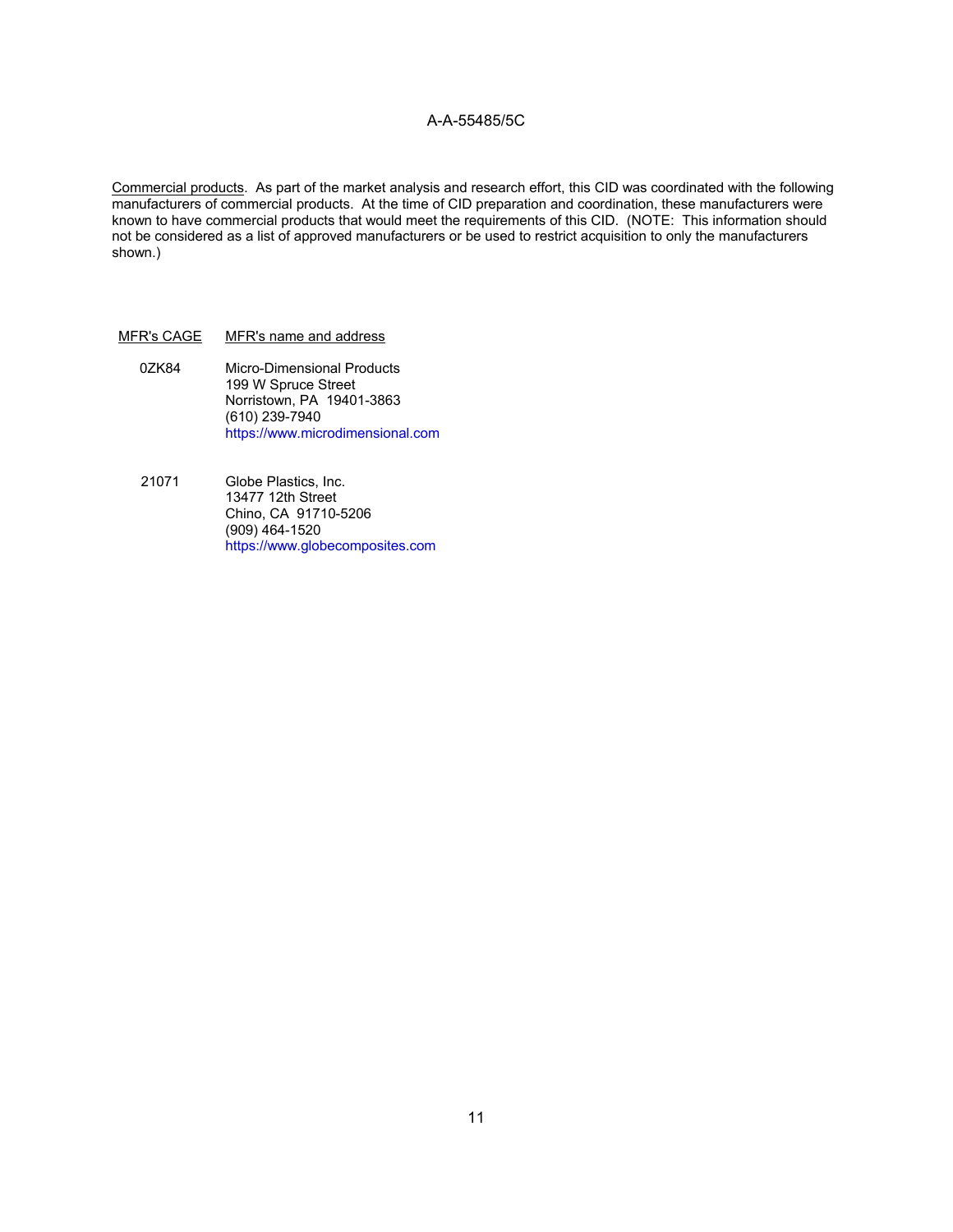<span id="page-11-0"></span>Part number (P/N) supersession data. These CID PINs supersede the following MFR's P/N's (table I) and [\(table II\)](#page-12-0) as shown. This information is being provided to assist in reducing proliferation in the Government inventory system.

|                               | Manufacturers part number 1/ |         |
|-------------------------------|------------------------------|---------|
| Dash number                   | CAGE                         | CAGE    |
| (see figure 1)<br>A-55485/05- | 0ZK84                        | 21071   |
|                               |                              |         |
| 001D                          | 10335D                       | 10462-2 |
| 001N                          | 10335N                       | 10462-1 |
| 001S                          | 10335PPS                     | 10462-5 |
| 002D                          | 10336D                       | 10682-2 |
| 002N                          | 10336N                       | 10682-1 |
| 002S                          | 10336PPS                     | 10682-5 |
| 003D                          | 10510D                       | 10524-2 |
| 003N                          | 10510N                       | 10524-1 |
| 003S                          | 10513PPS                     | 10524-5 |
| 004D                          | 10651D                       |         |
| 004N                          | 10651N                       |         |
| 004S                          | 10651PPS                     |         |
| 005D                          | 10591D                       | 10528-2 |
| 005N                          | 10591N                       | 10528-1 |
| 005S                          | 10591PPS                     | 10528-5 |
| 006D                          | 10609D                       | 10530-2 |
| 006N                          | 10609N                       |         |
| 006S                          | 10609PPS                     |         |
| 007D                          | 10318D                       | 10660-2 |
| 007N                          | 10318N                       | 10660-1 |
| 007S                          | 10318PPS                     | 10660-5 |
| 008D                          | 10272D                       |         |
| 008N                          | 10272N                       |         |
| 008S                          | 10272PPS                     |         |
| 009D                          | 10675D                       |         |
| 009N                          | 10675N                       |         |
| 009S                          | 10675PPS                     |         |
| 010D                          | 10175D                       | 10536-2 |
| 010N                          | 10175N                       | 10536-1 |
| 010S                          | 10175PPS                     | 10536-5 |
| 011D                          | 10635D                       | 10314-2 |
| 011N                          | 10635N                       | 10314-1 |
| 011S                          | 10635PPS                     | 10314-5 |

|  |  |  | TABLE I. P/N Supersession data. |  |
|--|--|--|---------------------------------|--|
|--|--|--|---------------------------------|--|

See footnotes at end of table.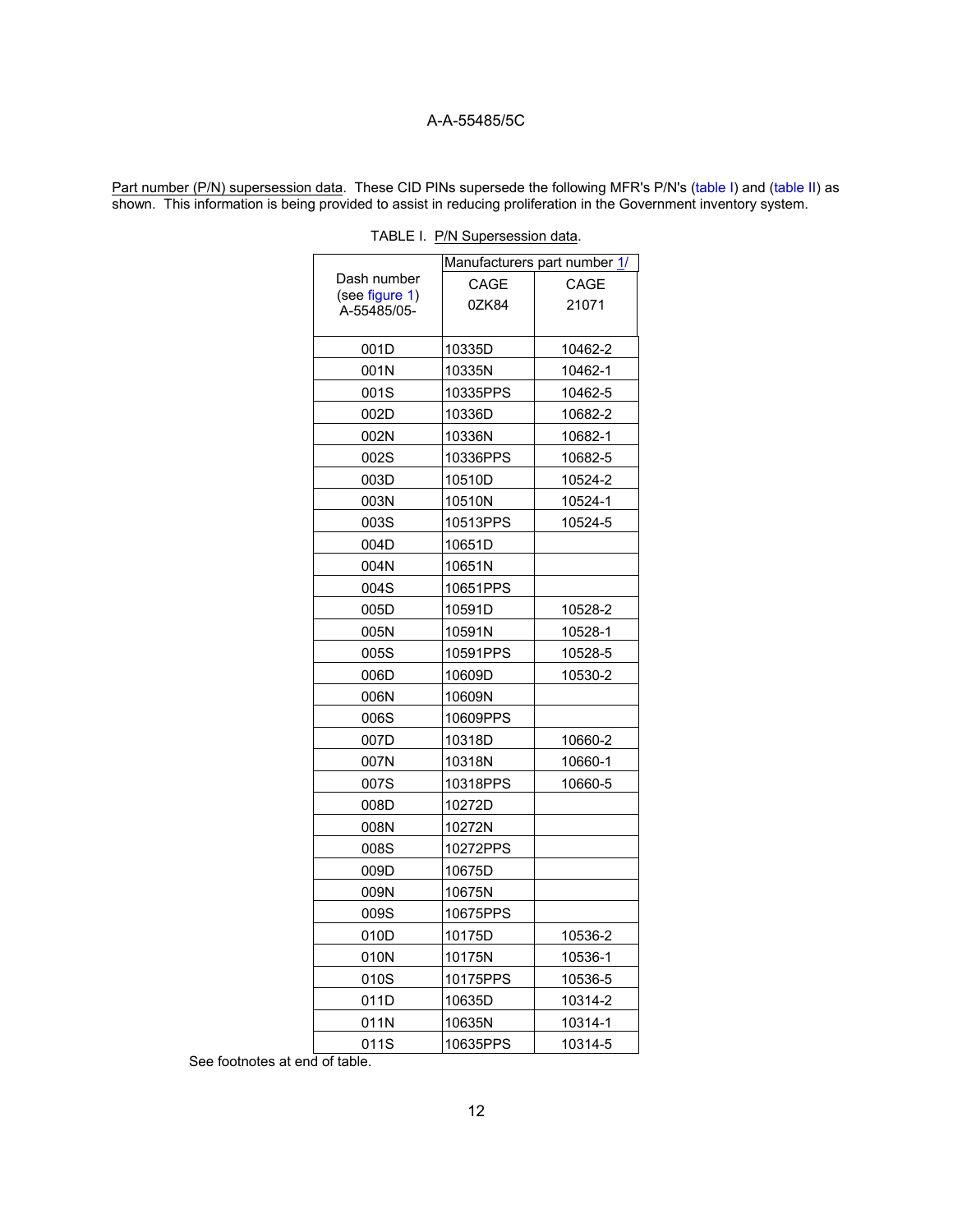<span id="page-12-0"></span>

|                               | Manufacturers part number 1/ |         |
|-------------------------------|------------------------------|---------|
| Dash number<br>(see figure 1) | CAGE                         | CAGE    |
| A-55485/05-                   | 0ZK84                        | 21071   |
|                               |                              |         |
| 012D                          | 10615D                       |         |
| 012N                          | 10615N                       |         |
| 012S                          | 10615PPS                     |         |
| 013D                          | 10616D                       | 10888-2 |
| 013N                          | 10616N                       | 10888-1 |
| 013S                          | 10616PPS                     | 10888-5 |
| 014D                          | 10411D                       | 10892-2 |
| 014N                          | 10411N                       | 10892-1 |
| 014S                          | 10411PPS                     | 10892-5 |

TABLE I. P/N Supersession data - Continued.

1/ The manufacturer's P/N shall not be used for procurement to the requirements of this CID. At the time of preparation of this CID, the aforementioned commercial products were reviewed and could be replaced by the CID PIN shown. For actual part marking requirements see the marking paragraph.

| Superseded part number<br>M38527/05 - | Replacement CID Part number<br>A-55485/05 - |
|---------------------------------------|---------------------------------------------|
| 001                                   | 001                                         |
| 002                                   | 002                                         |
| 003                                   | 003                                         |
| 004                                   | 004                                         |
| 005                                   | 005                                         |
| 006                                   | 006                                         |
| 007                                   | 007                                         |
| 008                                   | 008                                         |
| 009                                   | 009                                         |
| 010                                   | 010                                         |
| 011                                   | 011                                         |
| 012                                   | 012                                         |
| 013                                   | 013                                         |
| 014                                   | 014                                         |

TABLE II. MIL-M-38527/5 P/N supersession data. 1/

1/ Complete PIN shall include a suffix letter to denote material.